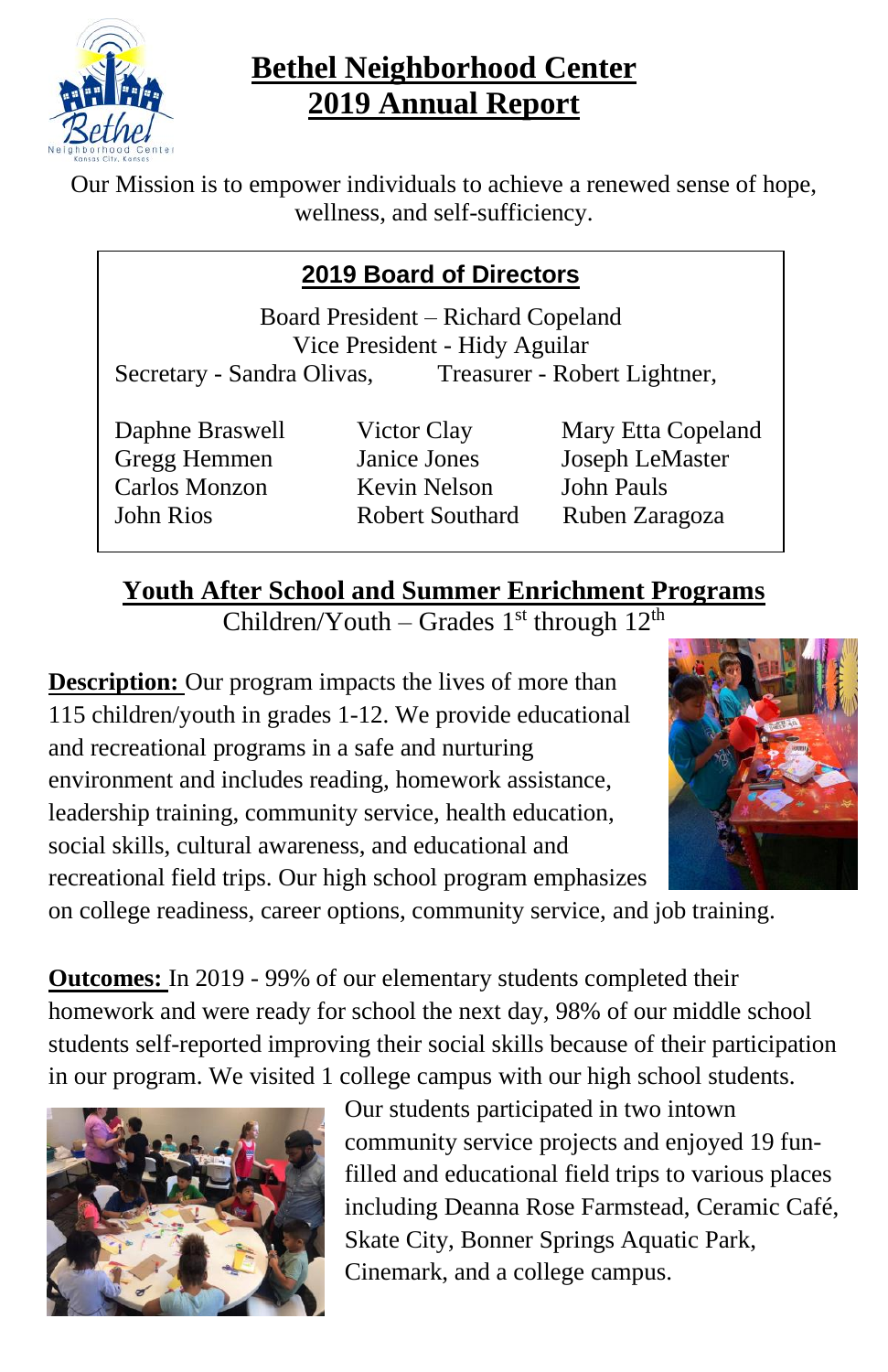# **Senior Program** Senior adults 60 years and better

**Description:** Our seniors attend lunch Monday-Friday accompanied by programs allowing them to socialize, participate in Bingo, games, music, arts and crafts, Healthy Lifestyle classes, community service and field trips. We have a nurse teaching healthy lifestyles and a visiting nurse who monitors blood

pressure/glucose and weight on a monthly basis.

**Outcomes:** In 2019, out of the 39 seniors enrolled, 13 of them attended regularly. While 64% of our seniors reported looking for more whole grain foods while shopping,



71% said they have increased the amount of water they drink and 64% said they eat more fruits and veggies. Seniors received 13,177 lbs. of fresh produce during the year. Seniors also did community service stuffing bone pillows and donating them to Children's Mercy Hospital. Seniors also enjoyed going to the movies, Jamesport town, seeing a youth performance by a local dance group Los Bailadores de Kansas City, attending a senior retreat, and seeing a presentation by the Messner Puppet Theater.

# **Food Pantry**

Residents of Wyandotte County

**Description:** Our food pantry offers a variety of culturally appropriate foods,



baby diapers, wipes, and formula to neighborhood residents. We also hand out hygiene products, clothes, and other household items when available. Our pantry is stocked with donations from KCK public schools, US Postal Carriers, churches, and individuals and in partnership with the Junior League of Wyandotte and Johnson County. A weekly food drop from First Baptist Church of Stilwell, Kansas helps us to distribute more fresh produce and bread to our community.

**Outcomes:** In 2019, we expanded our pantry as part of the building renovations. We helped more than 9,429 adults, senior citizens and children and handed out more than 93,126 pounds of food. We also provided baby diapers, baby foods, and baby wipes to 257 infants/toddlers: giving out 3,855 baby diapers throughout the year.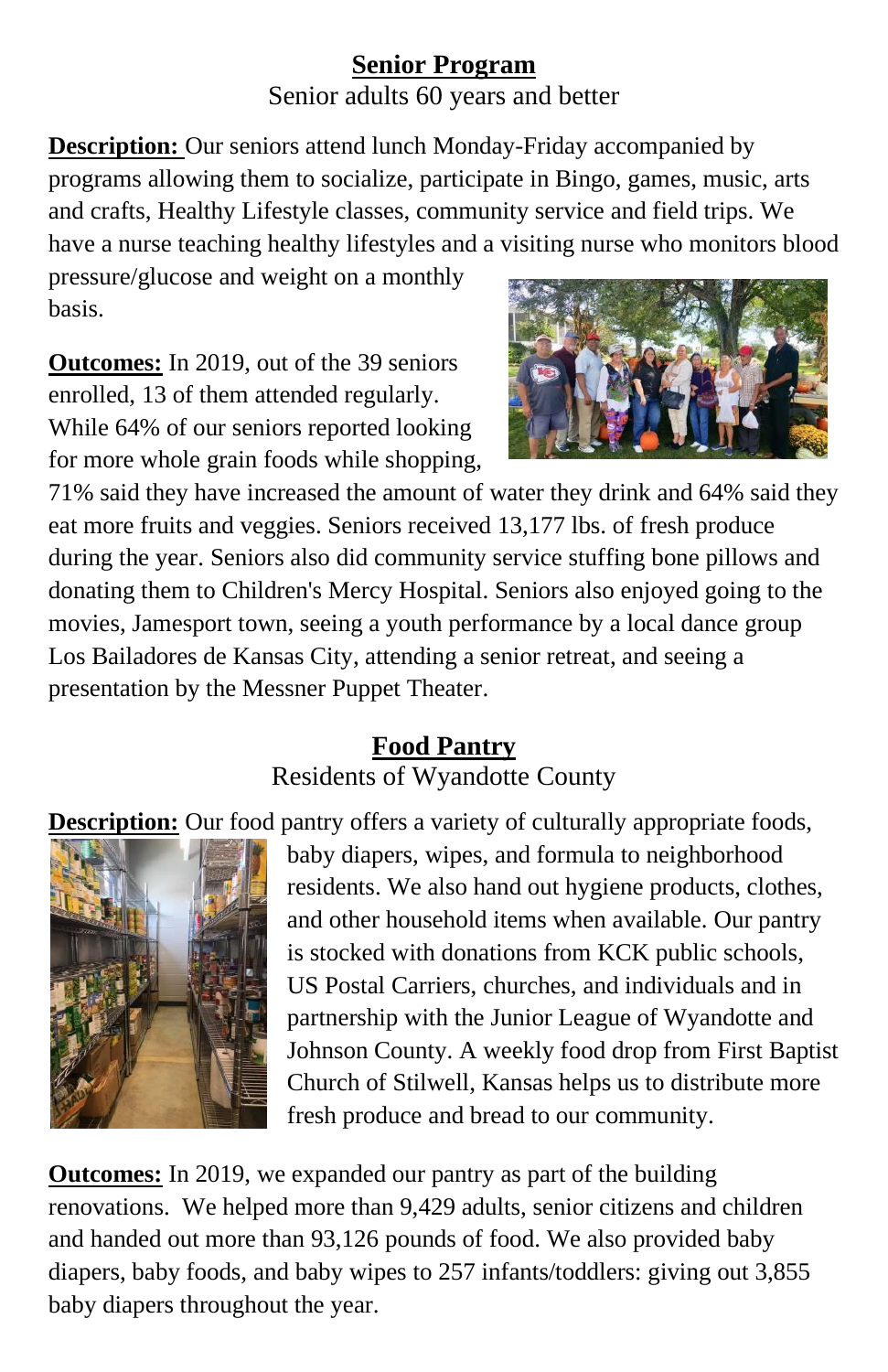# **Assistance with Language Translation and Notary** Refugees, Immigrants, Economically Disadvantaged

**Description:** Bethel staff members speak more than 10 languages helping us to provide culturally appropriate programs and services to our community. They help in advocacy, filling forms for schools, jobs, and clinics, translation of documents like birth certificates, legal matters, proof of income, authorization forms and much more. A staff notarizes important documents for low-income families.

**Outcome:** Bethel was able to assist 63 individuals in 2019. The assistance we provided ranges from translation of forms, notarized court documents, income letters, permission to travel letters, daycare forms, deeds, and helped in reading/interpreting and replying important mails.





**ESL/Citizenship Classes** Immigrants, Newcomers, Refugees

**Description:** Adult ESL/Citizenship classes meet weekly for two hours on Fridays. They work on conversational English, learn new vocabulary, and listen to, read and learn pronunciation. For immigrants who have lived in the US for five years or more, we have been preparing them to become citizens by teaching the 100 civic questions and answers they have to know to pass the citizenship interview. We had 39 registered adult students from the Burmese, Nepali and Spanish community attend throughout the year and had 3 immigrants got their citizenship.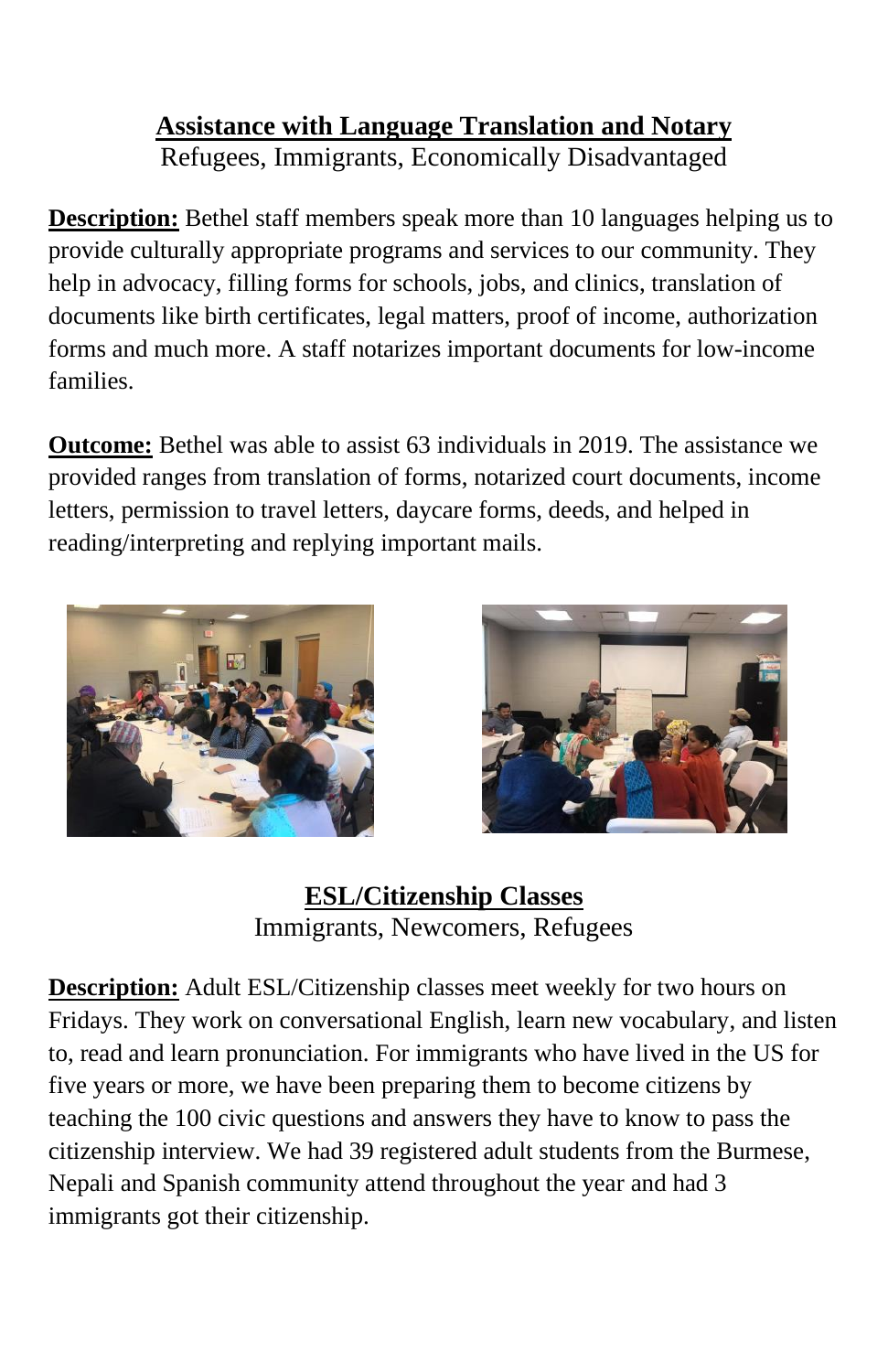# **Bethel Christmas Shop**

Bethel Families



**Description:** Bethel offers a Christmas Shop in partnership with Prairie Baptist Church since 1968 and other churches and individuals, providing gifts and much needed items for low-income families year after year. Families submit their needs list which included request for food, basic needs and

other household items. Families receiving Christmas baskets are asked to attend financial literacy training to help their family.

**Outcomes:** In December, Bethel helped 79 families, 37 seniors and more than 100 Bethel youth. 49 different churches, Sunday school groups, businesses, families, individuals, and KU hospital departments assisted us in providing items for Christmas. Bethel seniors were adopted by an anonymous individual of



Grace Baptist Church. Elementary youth received shoebox gifts from Woodlawn Baptist Church ABW, Bethany Baptist Church, Arkansas City Baptist ABWM, City Life ABWM, Della Vantuyal and Co-Workers, Wilma Engle, and Vonda Brecheisen. Kansas City Police adopted 10 youth for shopping at Target.



#### **Capital Campaign: Magnifying the Light & Hope**

**Description:** Over 3 million dollars had been raised at the end of 2019 for our capital campaign to renovate and expand our existing building and **programs since we began in May 2015. Renovations** 

include a safer drop off entry way, updated outdoor recreation areas, updated existing building with an addition of a garage and a large multipurpose room that will allow us to double our capacity for students.

Groundbreaking held on April 8, 2017 after reaching our initial goal. Temporarily moved to two separate locations in July 2017 to continue running our programs. Construction began much later than anticipated in winter of 2017 and was expected to be complete by mid-April 2019. During construction we were faced with over \$200,000 in unexpected cost. We received our temporary certificate of occupancy on April 05, 2019 and we began to prepare rooms to resume our programs.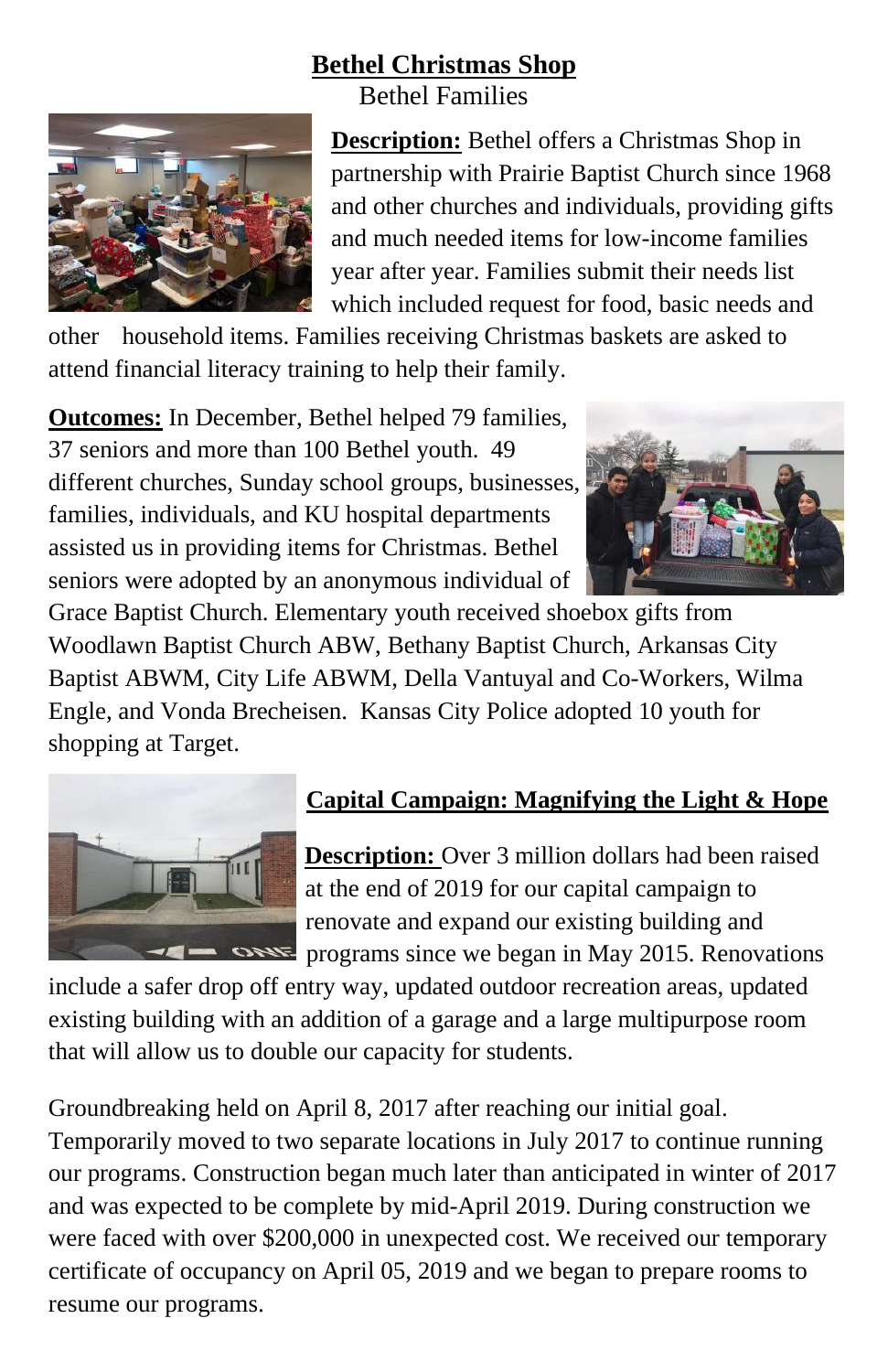## **Service Breakdown Statistics**

#### **Youth Program Participants**

Total Youth 137 Ages 6-18 years old

| Hispanic     | 85 participants |
|--------------|-----------------|
| Asian        | 46 participants |
| <b>Black</b> | 03 participants |
| White        | 02 participants |
| Other        | 01 participant  |



#### **Senior Program Participants**

Total seniors: 39 60 years and better

| Hispanic | 25 participants |
|----------|-----------------|
| Black    | 07 participants |
| White    | 07 participants |



# **ESL/Citizenship Class** Asian 98% Hispanic 02%



# **Summer Program Theme: Freedom**

- To Dream & Act
- To Be Creative & Serve
- To Choose Healthy Lifestyles



# **Food Pantry Users** Total: 9,429 individuals served

| Hispanic     | 38% |
|--------------|-----|
| Asian        | 22% |
| <b>Black</b> | 14% |
| White        | 24% |
| Other        | 02% |

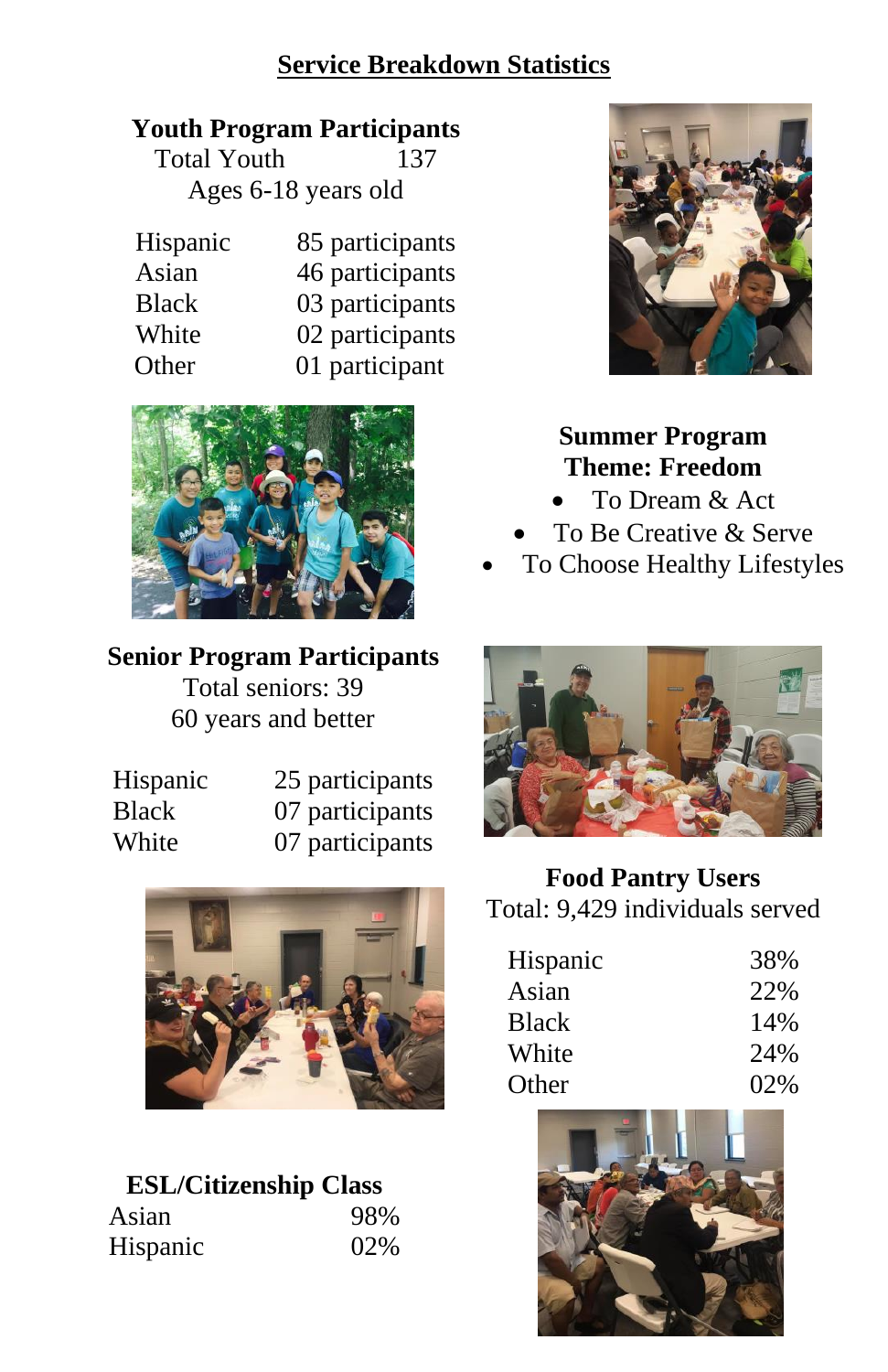# **Bethel Personal Impacts**

"I enjoy coming and doing activities with my children. I have already learned a lot from the Family Nights I've been to. Thank you." - A refugee parent





"I am volunteering to help the younger students to learn what is right from wrong and to become better citizens. Bethel has helped my brothers and me all these years, and I want to give back to the community." – Cristian, Bethel volunteer

"Omg! I am so excited to see it. So many years at Bethel and I never even thought of it looking any different. I can't even imagine. I can't wait!" - Kelley Rogers, Bethel parent





"Bethel is a fun place as I get to learn and experience a lot of things that I will not learn or experience anywhere else." -Flor, Bethel middle school youth

"The reflections we do at the end of the day are meaningful to our staff and students. It gives us the opportunity reflect on how the day goes." -Nico, Bethel staff

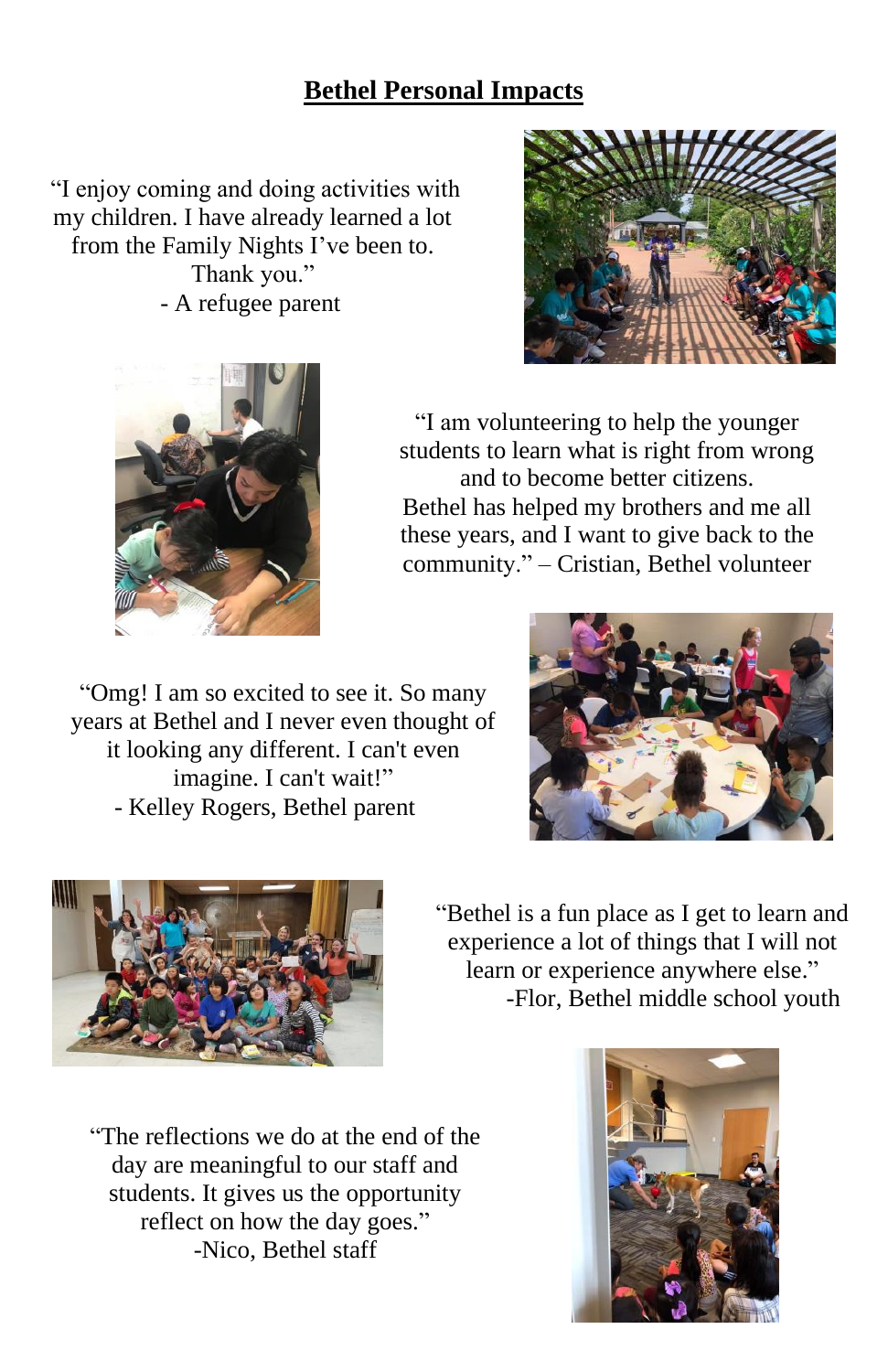# **2019 Snap Shot**

January 09, 2019 Removal of the old tree on the NW corner of Bethel campus to make way for the new playground.



February 22, 2019 Bethel seniors come to visit the almost completely renovated building.

March 13, 2019 First Bethel Family Night at Dynamic Life Baptist Church temporary location as we wait for inspections



April 05, 2019 Bethel granted Temporary Occupancy Certificate to begin transition back home

May 07, 2019 Last Bethel Family Night of the school year.

June 15, 2019 Bethel high schoolers get artistic at Ceramic Café in Overland Park, KS



July 17, 2019 Bethel Lanterns field trip to KC Community Gardens



August 31, 2019 Paul Rollet, visits & speaks about his work in the Philippines

September 07, 2019 Bethel ministry is highlighted at the annual CABA Parade in Bethany Park

October 18, 2019 Bethel Seniors enjoy performance by Los Bailadores de KC – dancers include two former Bethel youth & volunteers

November 23, 2019 Financial Literacy Training held for families receiving Christmas gifts in December

December 11, 2019 Bethel Youth receive Christmas Shoebox gifts from ABW churches and individuals